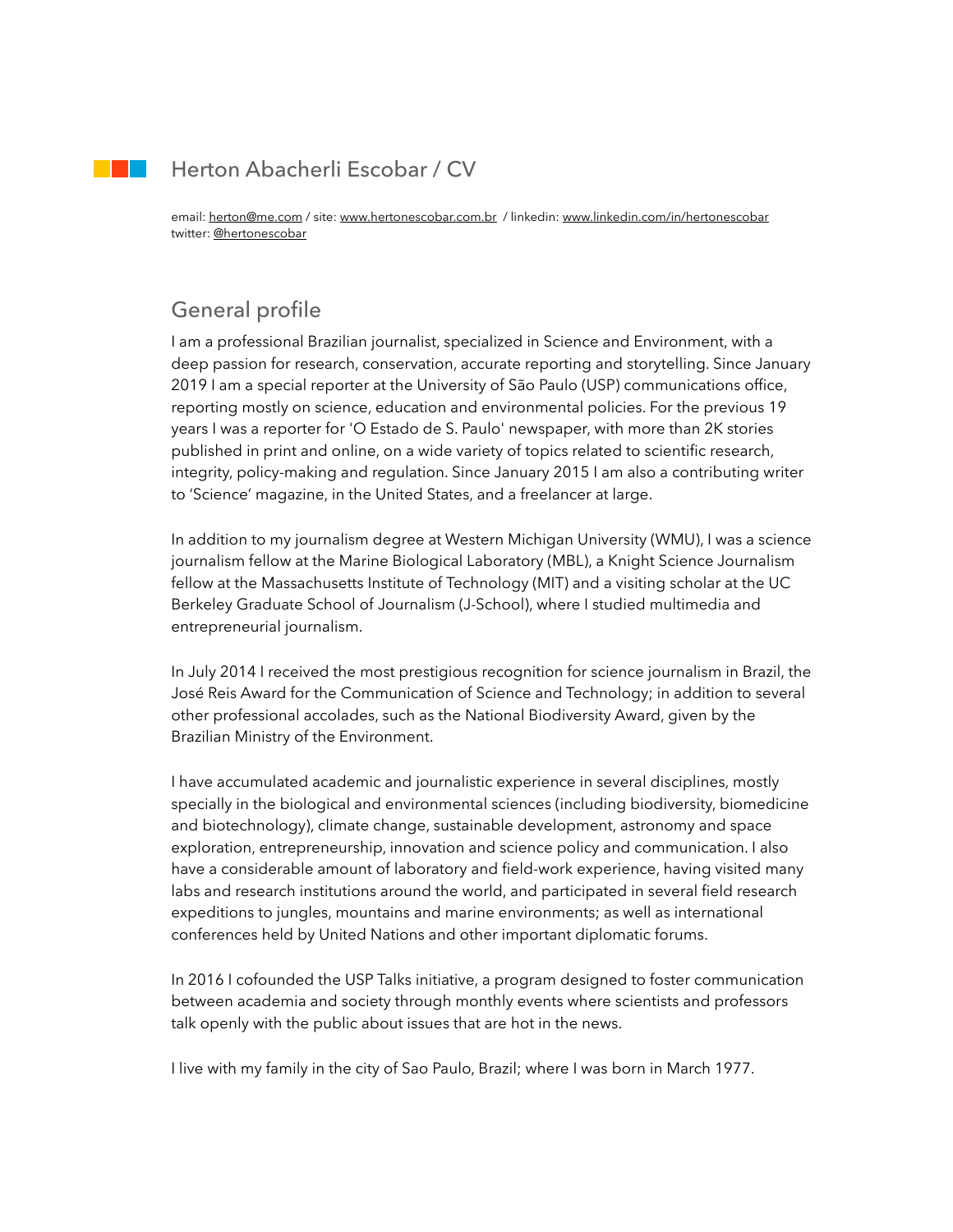## Professional experience

**UNIVERSITY OF SAO PAULO — JAN 2019 - PRESENT** Special reporter at "Jornal da USP" (USP Newspaper)

**'SCIENCE' MAGAZINE — JAN 2015 - PRESENT** International collaborator / contributing writer

**USP TALKS INITIATIVE — APRIL 2016 - PRESENT** Co-founder, host and content director

**'O ESTADO DE S. PAULO' — JAN 2000 - NOV 2018** Senior reporter for science and environment

**'KALAMAZOO GAZETTE' — 1999** Intern reporter

**'WESTERN HERALD' (WMU NEWSPAPER) — 1996 - 1999** Reporter and editor-in-chief

## Academic Background

**UNIVERSITY OF CALIFORNIA BERKELEY (UC BERKELEY)** Visiting scholar at the Graduate School of Journalism (2014) **MASSACHUSETTS INSTITUTE OF TECHNOLOGY (MIT)** Knight Science Journalism fellow (2006-2007) **MARINE BIOLOGICAL LABORATORY (MBL)** Science Journalism Program fellow (2005) **WESTERN MICHIGAN UNIVERSITY** BA in English/Journalism (1999)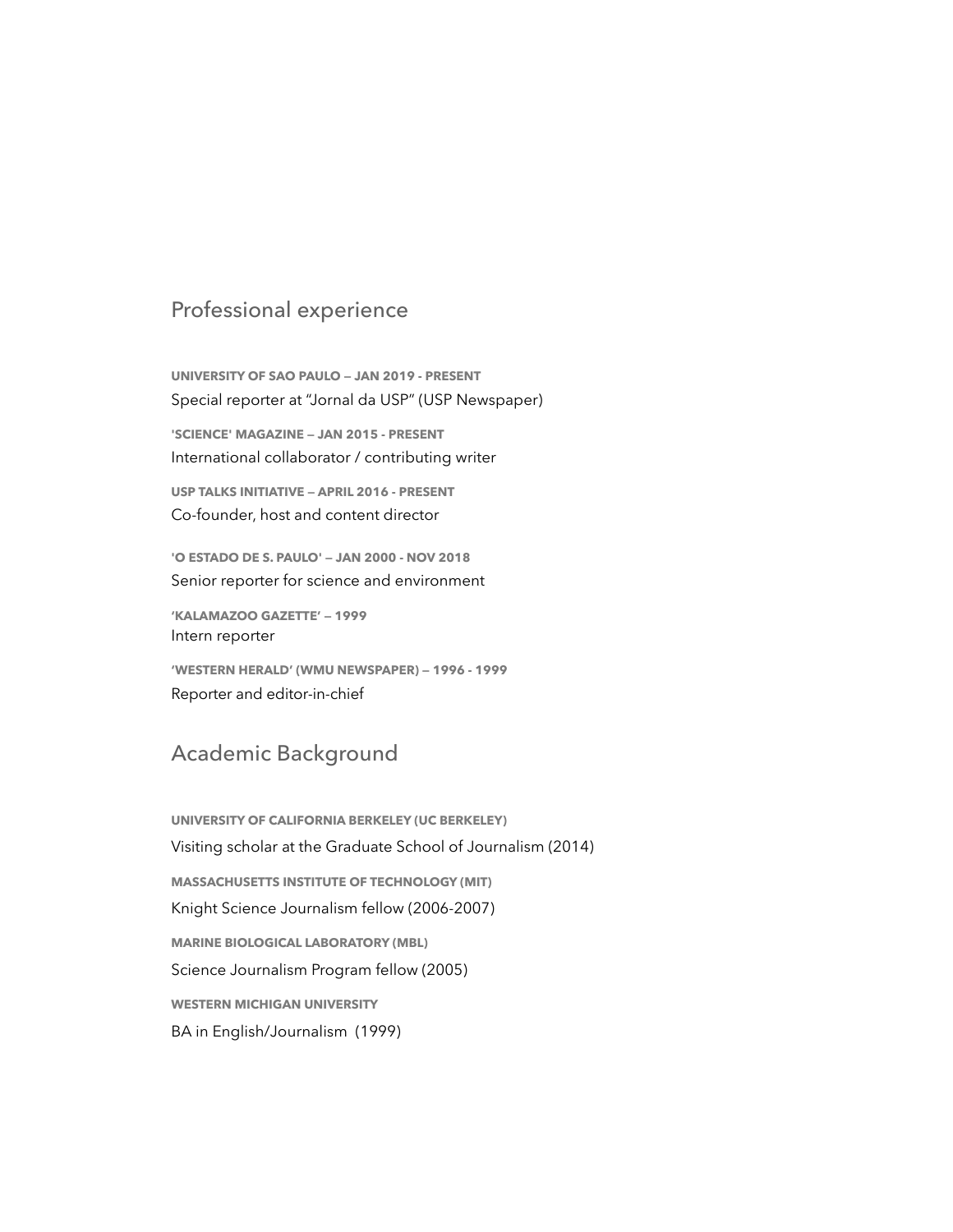## Main awards

**JOSÉ REIS AWARD FOR THE COMMUNICATION OF SCIENCE AND TECHNOLOGY** given by the National Council for Scientific and Technological Development - CNPq (2014) **NATIONAL BIODIVERSITY AWARD** given by the Brazilian Ministry of Environment (2017) **PETROBRAS JOURNALISM AWARD** given by the Petrobras company; for Innovation in journalism (2017) **CONFAP AWARD** given by the Brazilian National Council of State Funding Agencies (national finalist, 2021)

## Language proficiency

Fluent in Portuguese and English (reading, writing and speaking)

Basic Spanish (reading and speaking)

## Online references and related links

Professional website: [www.hertonescobar.com.br](http://www.hertonescobar.com.br) USP Newspaper:<https://jornal.usp.br> University of Sao Paulo: <https://www5.usp.br> Linkedin profile: [br.linkedin.com/in/hertonescobar](http://br.linkedin.com/in/hertonescobar) My stories in *Science*:<https://goo.gl/p29rXF> USP Talks on YouTube: <https://goo.gl/6npyAN> O Estado de S. Paulo newspaper: [www.estadao.com](http://www.estadao.com) UC Berkeley J-School:<https://journalism.berkeley.edu> MIT Knight Science Journalism Fellowship:<http://ksj.mit.edu> MBL Science Journalism Program:<http://www.mbl.edu/sjp/>